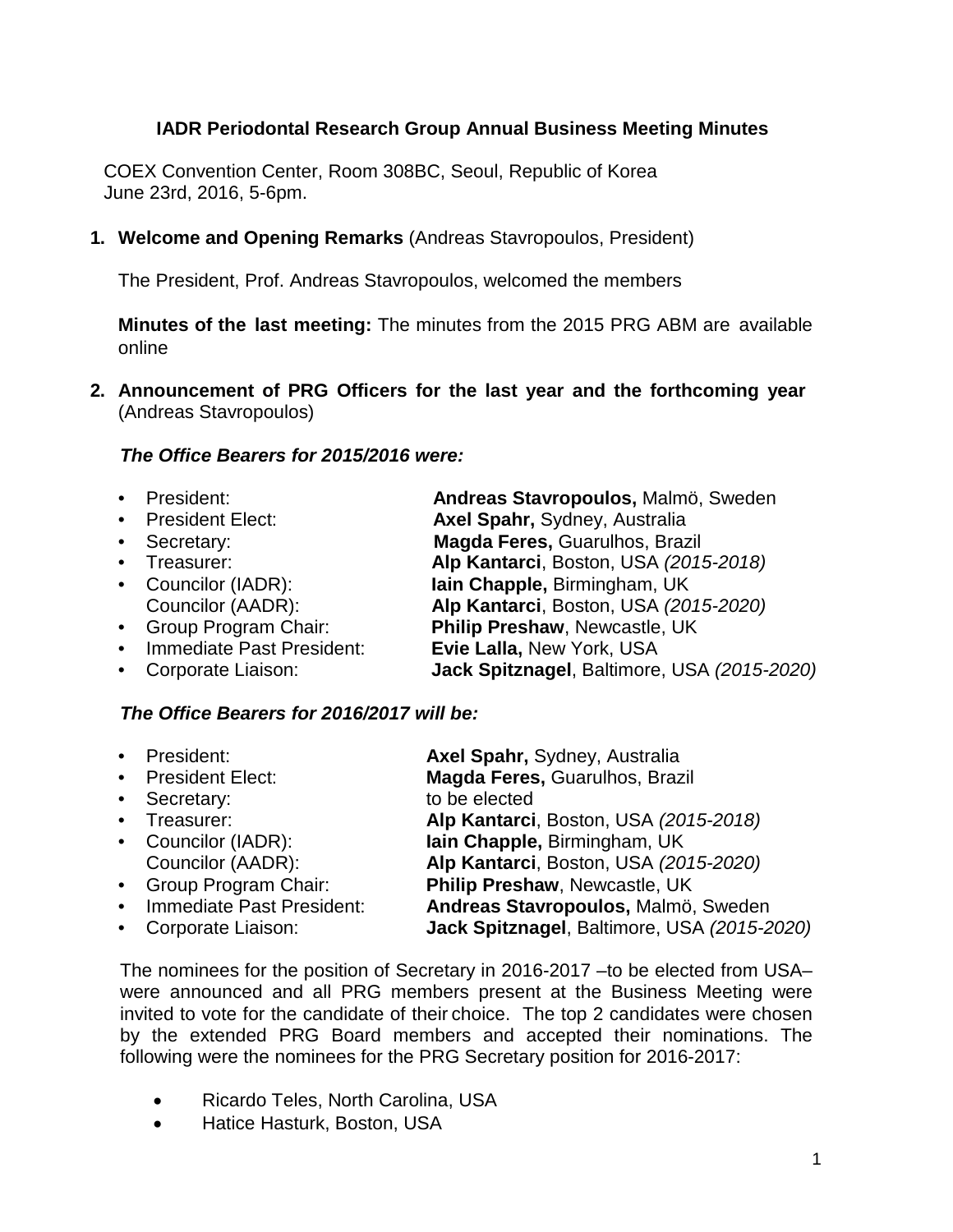A member of the PRG, Giuseppe A. Romito (University of São Paulo, Brazil) was nominated for IADR vice-president position. The President asked the members of the group to support his nomination.

### **3. Presidents' Report** (Andreas Stavropoulos)

The 2015 IADR Distinguished **Scientist Award for Basic Research in Periodontal Disease** (supported by Colgate-Palmolive Co) was conferred to Prof. Mark Bartold, University of Adelaide, Australia.

Prof. Mark Bartold gave the keynote address lecture on the 23<sup>rd</sup> of June, Hall E4. The lecture was entitled: *Induced Pluripotent Stem Cells: A new frontier for regenerative periodontal medicine*

The 2016 IADR Distinguished **Scientist Award for Basic Research in Periodontal Disease** (supported by Colgate-Palmolive Co) was conferred to Prof. Kazuhisa Yamazaki, Niigata University, Japan. Prof. Yamazaki will give the keynote address lecture either in the IADR 2017 in San Francisco or in the IADR 2018 in London.

Prof. Andreas Stavropoulos announced a New Award: **Karring – Nyman Sunstar Guidor Award**. He highlighted the outstanding contribution of Profs. Karring and Nyman to the periodontal field and the relevance of having an Award named after these two distinguished scientists. Prof. Andreas Stavropoulos acknowledged Sunstar for sponsoring this Award with the amount of 10.000 euros. He also presented the Award description: "This award is directed to: (i) researchers within the field of oral tissue regeneration, basic, pre-clinical in-vivo or clinical; (ii) primarily but not exclusively to doctoral students or post-doctoral students or full-member of the PRG; (iii) no age restrictions are applied, but  $<$  45 yo would be favored; and (iv) preference will be given to projects involving collaborative research spending time in another laboratory & country".

# **4. Secretary's Report** (Magda Feres)

The secretary (Magda Feres) presented the following summary report:

# • *PRG membership data (Table 1)*

The total member number increased from 2015 to 2016, with an increase in the number of members seen in all categories, except for lifetime members. The total number of members was 1286. Prof. Feres presented pie charts with the "Percentage of members distributed by continent/countries": 40% of the members are from Asia, 36% from North America, 16% from Europe, 5% from South America, 2% from Oceania and 1% from Africa. An increase of members from Asia was observed between 2015 and 2016, which is a common trend considering that the meeting was organized by an Asian country.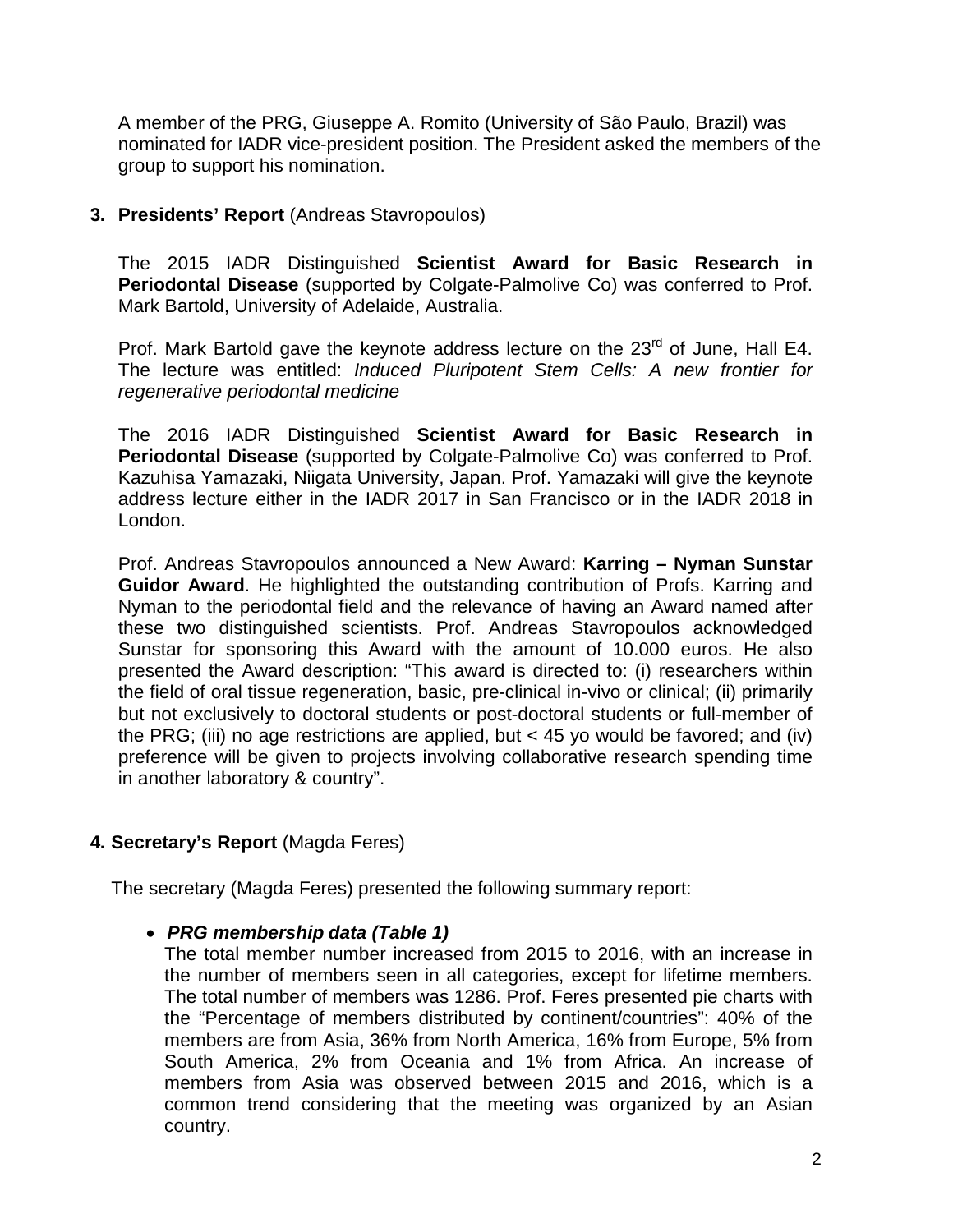# **Table 1.** PRG membership data\*

|                         | 2011 | 2012 | 2013 | 2014 | 2015 | $2016*$ |
|-------------------------|------|------|------|------|------|---------|
| Life Members            | 13   | 13   | 11   |      | 5    |         |
| <b>Members</b>          | 522  | 525  | 446  | 449  | 739  | 790     |
| <b>Students Members</b> | 387  | 551  | 356  | 331  | 431  | 493     |
| Total                   | 922  | 1089 | 813  | 789  | 1175 | 1286    |

\* Data as of June 9, 2016

### • *Educational events organized by the PRG*

In total, 23 Lunch of Learning sessions were organized by the IADR scientific groups/networks, of which, 11 of them were organized by the PRG and all were sold-out. On behalf of the PRG, Dr. Feres gratefully acknowledged the contribution of all presenters and the table participants.

Listing of PRG Lunch and Learnings:

# **Thursday, June 23rd , 2016**

- Table #7: **How Different Periodontal Treatments Affect the Periodontal Microbial Ecology**, Magda Feres (Guarulhos University, Brazil)
- Table #8: **Biomarkers of Periodontal Disease in Gingival Crevicular Fluid**, Gary Armitage (University of California, USA)
- Table #9: **Emerging Regenerative Approaches for Periodontal Regeneration**, Shinya Murakami (Osaka University, Japan)
- Table #10: **New Paradigm Linking Periodontal Disease and Systemic Diseases**, Kazuhisa Yamazaki (Niigata University, Japan)
- Table #11: **Designing Clinically Relevant Basic Science Projects**, Alpdogan Kantarci (The Forsyth Institute, USA)

# **Friday, June 24th , 2016**

- Table #12**: Relationship Between Periodontitis and Rheumatoid Arthritis,** P. Mark Bartold (University of Adelaide, Australia)
- Table #18: **The Use of Lasers During Non-surgical Periodontal Therapy,**  Dagmar Else Slot (ACTA, The Netherlands)
- Table #19: **Peri-implantitis: Should We Treat or Remove the Implant?,** Jamil Shibli (Guarulhos University, Brazil)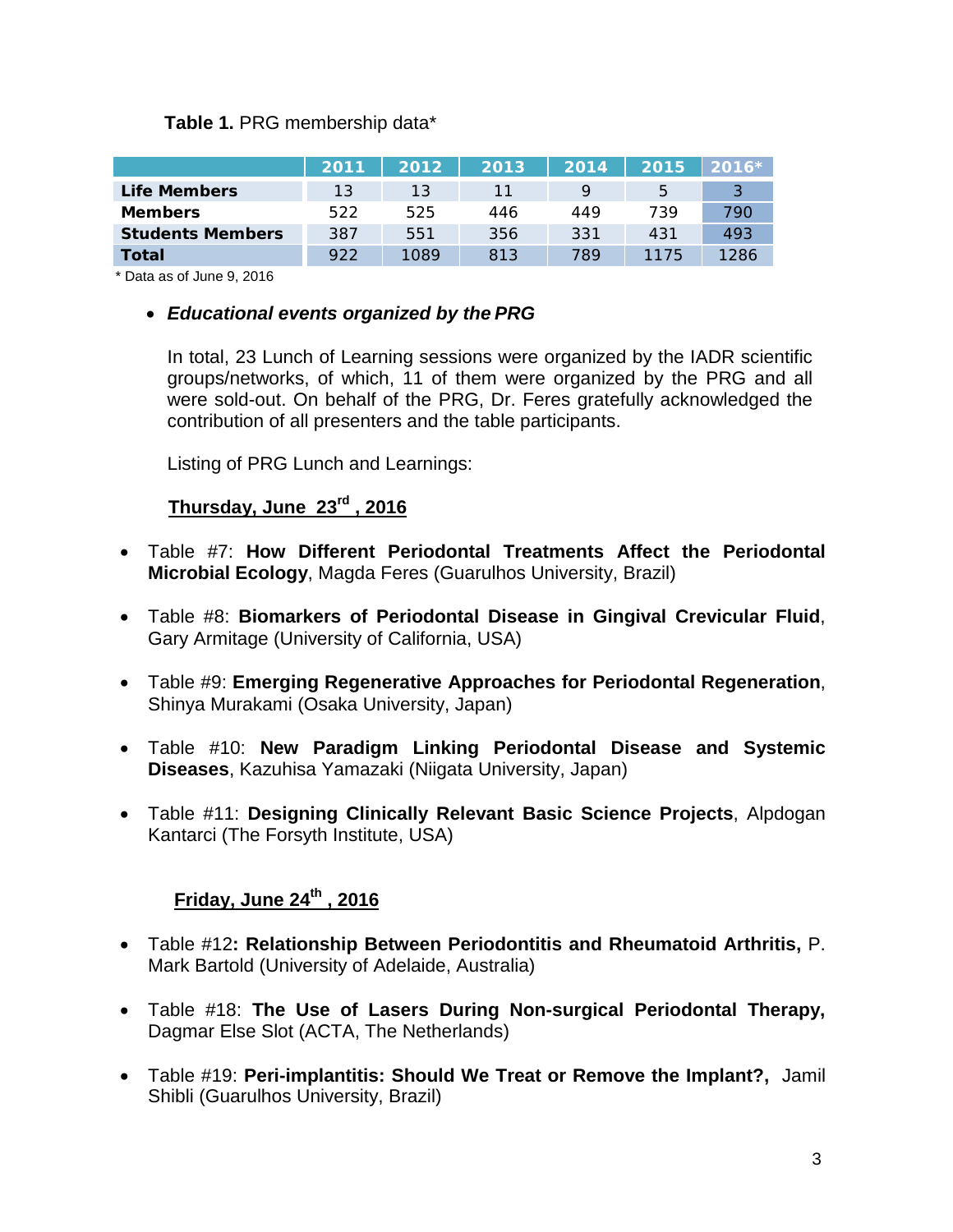- Table #20: **Potential Uses of Mesenchymal Stem Cells in Periodontics,**  Cristina Villar (University of São Paulo, Brazil)
- Table #21 *(& Clinical and Translational Science Network):* **Designing a Clinical Trial for Root Coverage Therapies,** Dimitris Tatakis (Ohio State University, USA)
- Table #22: **Tooth Extraction and Ridge Preservation,** Fridus van der Weijden (ACTA, The Netherlands)

Prof. Feres presented the Anne Haffajee fellowship. She said that the fellowship is the first Endowed AADR fellowship with the objective of supporting women researchers at the early stages of their scientific careers *(post-doctoral, instructor or assistant professor)*. The ultimate goal of this Award is to increase the representation of women at the higher ranks in science and academia in the field of Oral Biology.

Prof. Feres mentioned that the Award was an Initiative of Flavia Teles - a PRG member - to honor her mentor, colleague and friend, Anne Haffajee. Prof. Feres invited Dr. Flavia Teles to present details of the Award. Dr. Teles said that Recipients will receive up to \$10,000 that must be put towards their post-doctoral research and emphasis will be placed in applicants in the fields of Periodontology, Microbiology and Clinical Research.

**5. Group Program Chair's report** (Philip Preshaw)

The Group Program Chair, Prof. Philip Preshaw, presented the following summary report:

- This year, 5 symposia were sponsored or co-sponsored by the PRG.
- **1.****Clinical Investigations in Implant Dentistry: A Rainbow of Opportunities**Sponsored by: **Implantology Research Group and Periodontal Research Group** Organizers: **Michel Dard (Institut Straumann AG)** WEDNESDAY, June 22, 2.30 pm – 4.00 pm Hall E5 (COEX)
- **2. The Ortho-Perio Connection: From Biology to the Clinic** Sponsored by: **Periodontal Research Group**  Organizers: **Alpdogan Kantarci (Forsyth Institute, Cambridge, MA, USA) & Andreas Stavropoulos (Malmo University, Malmoe, Sweden)** WEDNESDAY, June 22, 2.30 pm – 4.00 pm Room 403 (COEX)
- **3. Contemporary Concepts of Periodontal Tissue Regeneration and Stem Cell Research**

Sponsored by: **Periodontal Research, KADR** Organizers: **Seong-Ho Choi (Yonsei University, Seoul, Republic of Korea) & Seok-Mo Heo (Chonbuk National University, Jeonju, Jeonbuk, Republic of Korea)**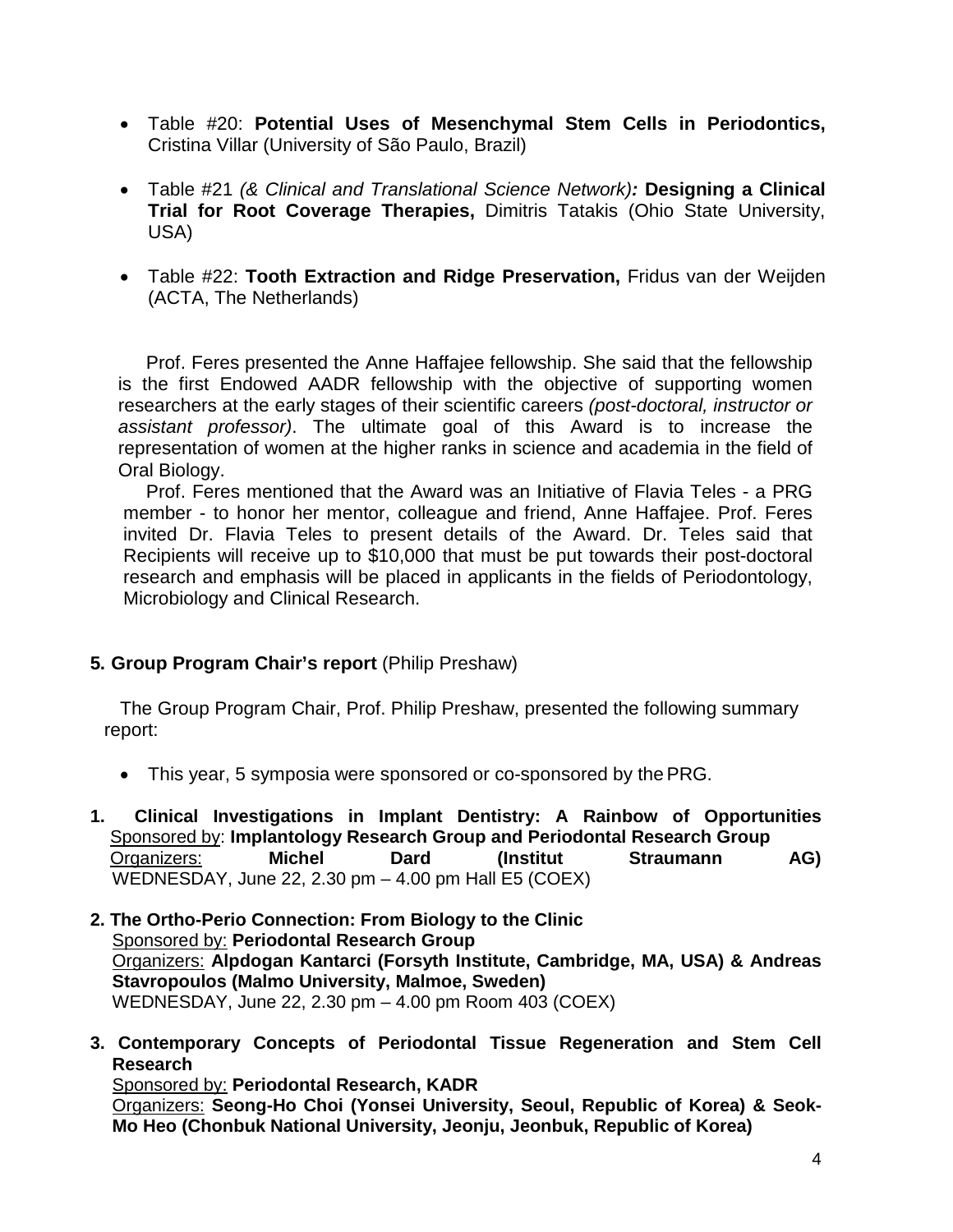FRIDAY, June 24, 8.00 am – 9.30 am Room 307A (COEX)

- **4. Mineralized Tissue Regeneration: Nano-Interfaces and Bioengineered Materials** Sponsored by: **Dental Materials, Mineralized Tissue, Periodontal Research Groups** Organizers: **Xiaohua Liu (Baylor College of Dentistry, Dallas, TX, USA) & Venu Gopal Varanasi (Baylor College of Dentistry, Dallas, TX, USA)** FRIDAY, June 24, 8.00 am – 9.30 am Room 402 (COEX)
- **5. Stem Cells and Biomedical Engineering** Sponsored by: **Periodontal Research Group**  Organizers: **Andreas Stavropoulos (Malmo University, Malmoe, Sweden) & Kamal Babiker Elnour Mustafa (University of Bergen, Norway)** FRIDAY, June 24, 10.45 am – 12.15 pm Room 403 (COEX)

Prof. Philip Preshaw presented the PRG criteria for Symposia Endorsement. These criteria were established by the Board Members:

- At least one speaker from the PRG,
- PRG Board should review the scientific content,
- No financial support from the PRG,
- If the Symposium have had commercial sponsor(s), no conflict of interest should exist

In addition, he presented a guide for the Sponsors of the PRG Awards:

- Sponsor's staff is welcome to attend the business meeting
- Photographs are allowed
- Speeches are not allowed
- Promoting the award and the winner is excellent

Details of Abstract numbers regarding the 2016 Annual Meeting are shown in Table 2:

#### **Table 2. Abstracts**

|                            | <b>Submitted</b> | <b>Rejected</b> | <b>Accepted</b> | Oral | <b>Poster</b> |
|----------------------------|------------------|-----------------|-----------------|------|---------------|
| Diagnosis/<br>Epidemiology | 48               | $0(0\%)$        | 48              | 12   | 36            |
| <b>Pathogenesis</b>        | 48               | $1(1\%)$        | 83              | 24   | 59            |
| <b>Therapy</b>             | 83               | 3(4%)           | 80              | 21   | 59            |
| <b>PRG</b> totals          | 215              | 4(2%)           | 211             | 57   | 154           |
| <b>IADR totals</b>         | 2255             | 81 (3.6%)       | 505             | 505  | 1669          |
| <b>2015 PRG</b><br>totals  | 360              | 12 (3%)         | 348             | 64   | 284           |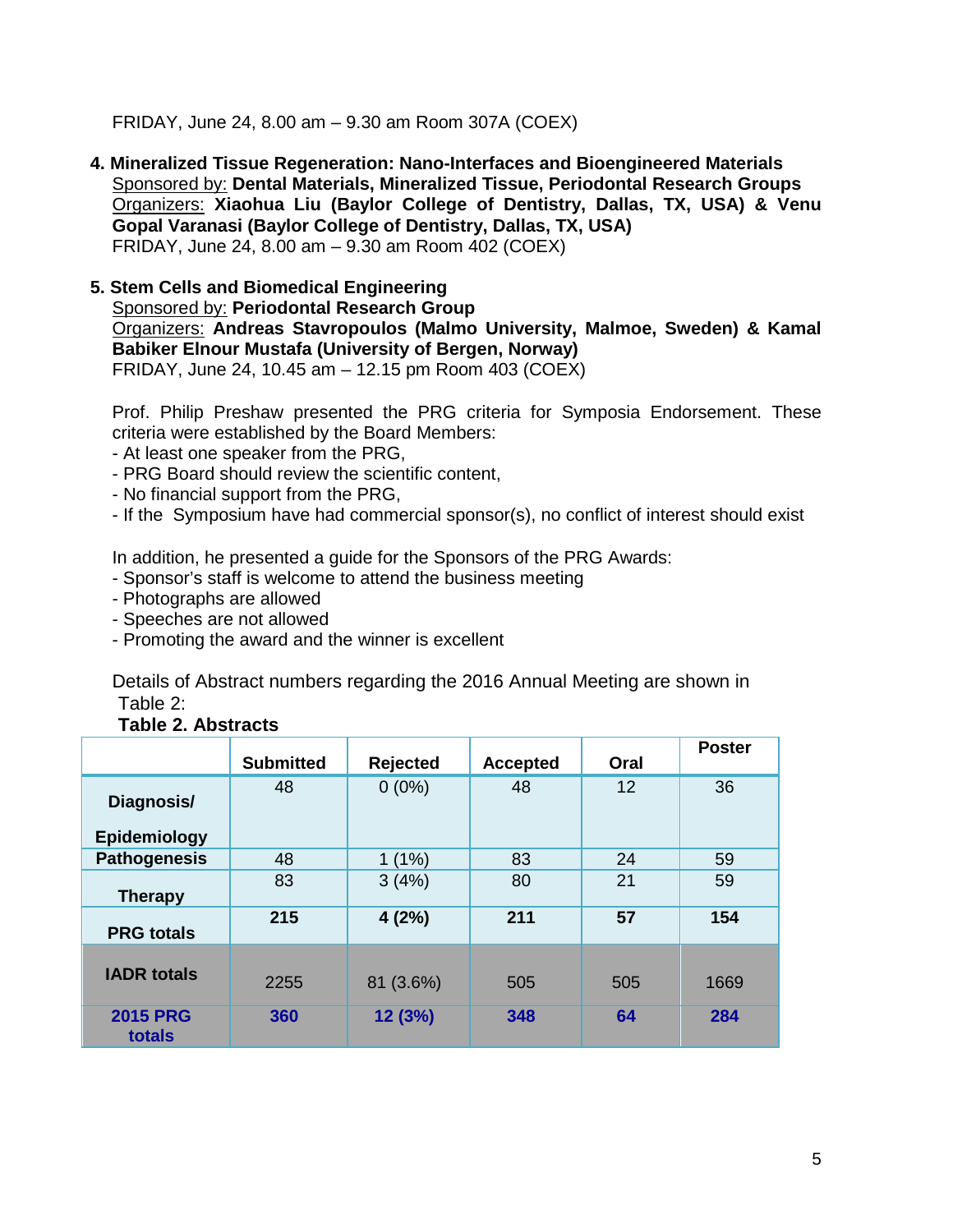Dr. Preshaw concluded his report by stressing on the fact that abstract reviewing is a very important task of the PRG, yet it could be time consuming and demanding. He thanked all the reviewers who voluntarily and willingly continue to serve in this role.

#### *Reviewers 2015 – 2016*

#### *Group Program Chairs:*

Philip Preshaw Overall George Belibasakis Pathogenesis Ricardo Teles **Therapy** 

Thomas Dietrich Diagnosis/Epidemiology

#### *Abstract Reviewers:*

Silvana Barros **Pathogenesis** Flavia Teles **Pathogenesis** Gustava Garlet Pathogenesis Hatice Hasturk Therapy Hector Rios Therapy Cristina Villar **Therapy** 

Thomas Kocher Diagnosis/Epidemiology Kazuhisa Yamazaki Diagnosis/Epidemiology Nagihan Bostanci Diagnosis/Epidemiology

#### *Reviewers (2016-2017)*

#### *Group Program Chairs:*

Philip Preshaw Overall Thomas Dietrich Diagnosis/Epidemiology George Belibasakis Pathogenesis Ricardo Teles Therapy

#### *Abstract Reviewers:*

Silvana Barros **Pathogenesis** Flavia Teles **Pathogenesis** Gustavo Garlet Pathogenesis Hatice Hasturk Therapy Hector Rios Therapy Cristina Villar Therapy

Thomas Kocher Diagnosis/Epidemiology<br>Kazuhisa Yamazaki Diagnosis/Epidemiology Diagnosis/Epidemiology Nagihan Bostanci Diagnosis/Epidemiology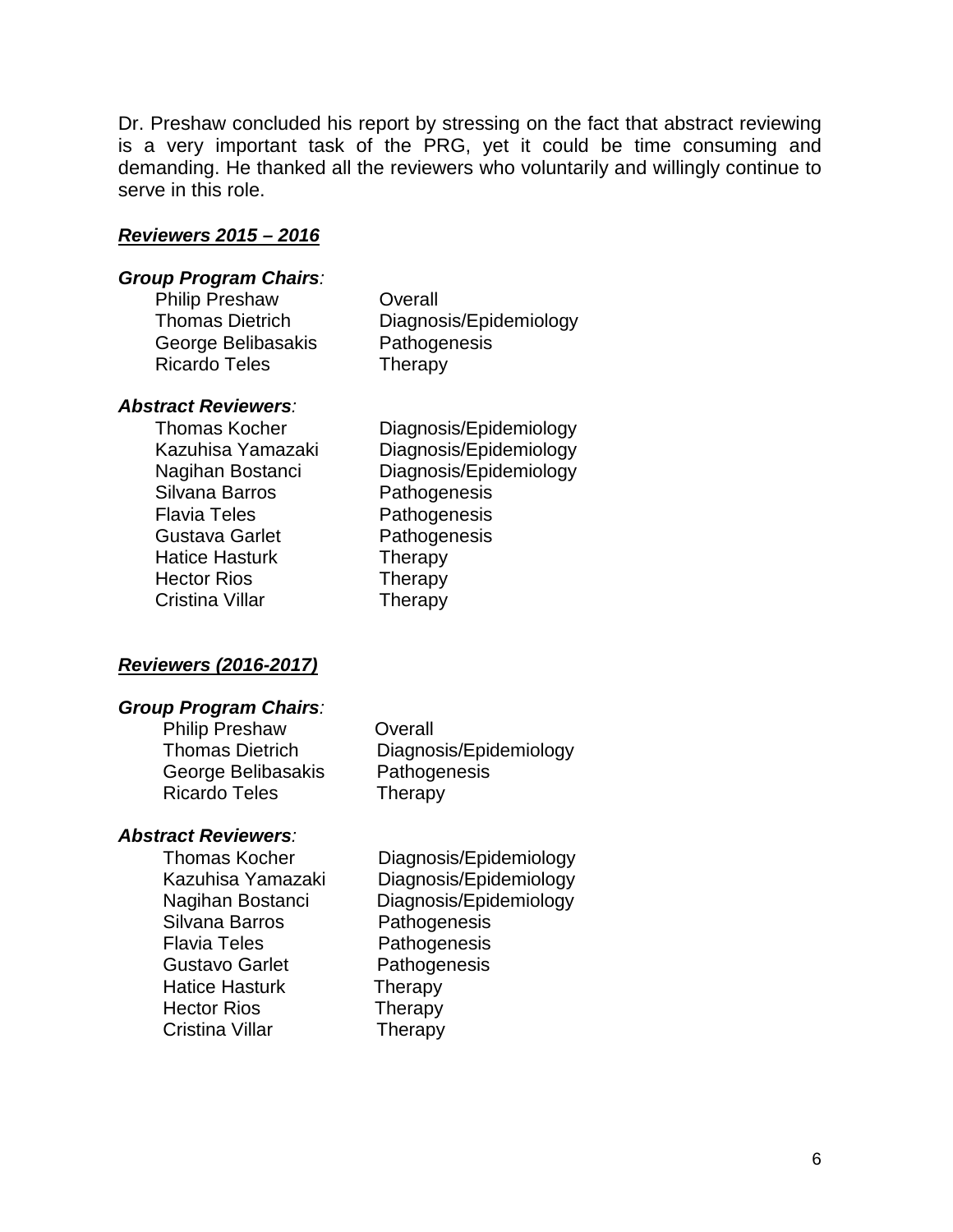### **6. Treasurer's Report** (Alpdogan Kantarci)

The Treasurer, Prof. Kantarci, delivered a summary of the financial situation for the PRG. Annual dues are currently \$25.00 per member.

As of last annual report (12/31/14) the balance in the account was \$20,068.67. The current balance as of 12/31/15 was \$19,576.92.

# **Table 3. Financial Report**

| <b>2015 Financial Report</b>                                                                           |             |             |
|--------------------------------------------------------------------------------------------------------|-------------|-------------|
| Periodontal Research Group (U.S. Fed ID# 52-1608852)                                                   |             |             |
| Amount of annual dues per member                                                                       |             | \$25.00     |
| Fund balance as of last annual report (12/31/14)                                                       |             | \$20,068.67 |
| <b>Income</b>                                                                                          |             |             |
| <b>Dues</b>                                                                                            | \$6,534.54  |             |
| <b>Registration/Banquet/Reception Fees</b>                                                             | \$0.00      |             |
| <b>Contributions and Grants (Pending)</b>                                                              | \$5,000.00  |             |
|                                                                                                        | \$10,000.00 |             |
| <b>Investment &amp; Interest Income</b>                                                                | \$0.00      |             |
| <b>Other</b>                                                                                           | \$0.00      |             |
| <b>Total Income</b>                                                                                    |             | \$21,534.54 |
| <b>Expenditures</b>                                                                                    |             |             |
| Grants                                                                                                 | \$500.00    |             |
| <b>Grants</b>                                                                                          | \$15,000.00 |             |
| <b>Conferences, Conventions, Meetings, and Receptions - Social</b><br>(catering, reception venue, etc) | \$6,093.41  |             |
|                                                                                                        | \$16.00     |             |
| <b>Plaques</b>                                                                                         | \$416.88    |             |
| <b>Total Expenditures</b>                                                                              |             | \$22,026.92 |
| Current fund balance as of 12/31/15                                                                    |             | \$19,576.92 |

# **7. Councilor's report** (Iain Chapple and Alpdogan Kantarci )

Profs. Iain Chapple and Alpdogan Kantarci offered a brief report of issues discussed at the IADR and AADR Council meetings. They also presented the Impact Factors of the Dental Journals and highlighted that the JDR is the second Journal with highest impact factor.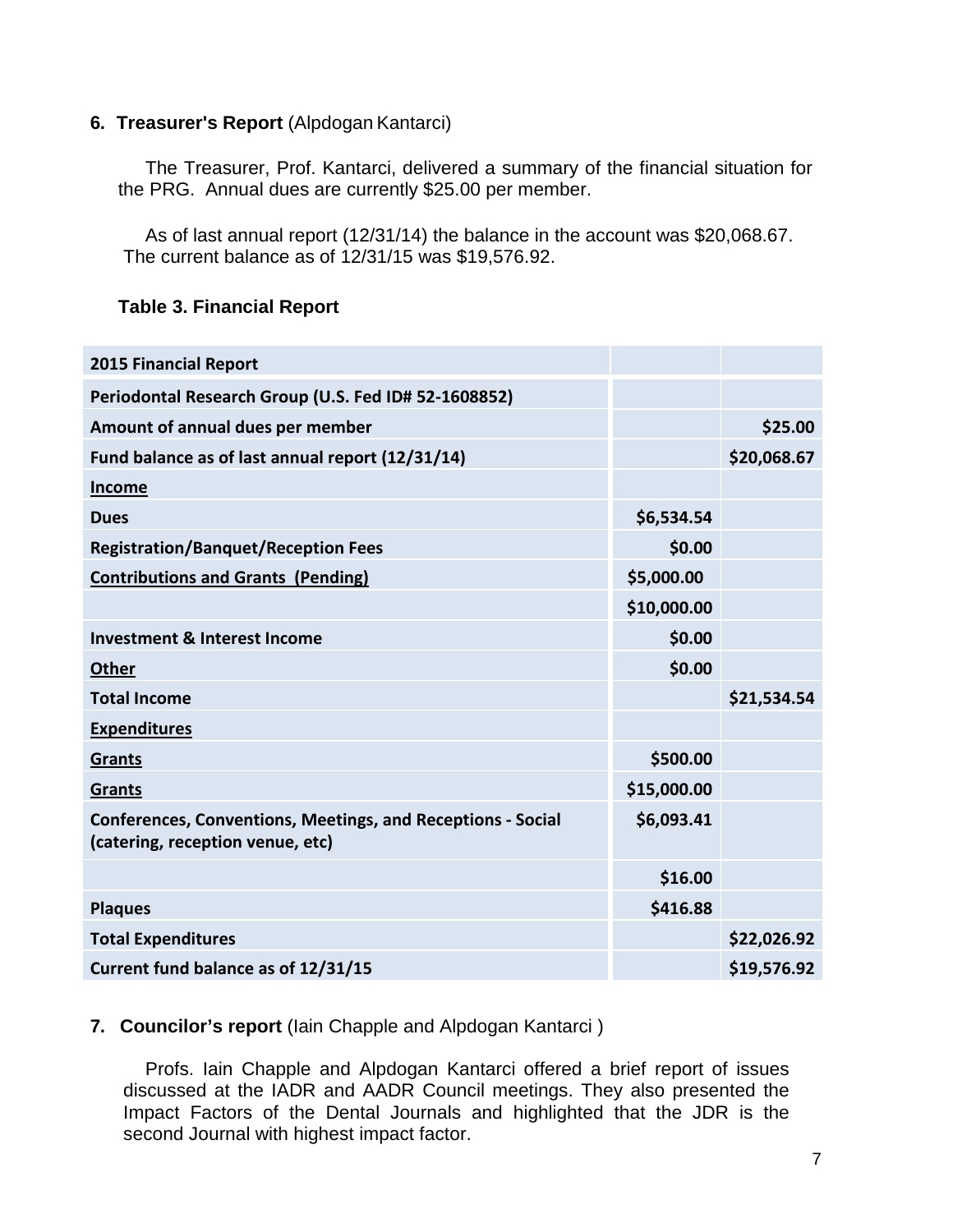| $\mathbf 1$    | PERIODONTOL 2000            | 4,949 |
|----------------|-----------------------------|-------|
| $\overline{2}$ | J DENT RES                  | 4,602 |
| 3              | <b>ORAL ONCOL</b>           | 4,286 |
| 4              | <b>CLIN IMPLANT DENT R</b>  | 4,152 |
| 5              | <b>DENT MATER</b>           | 3,931 |
| 6              | J CLIN PERIODONTOL          | 3,915 |
| $\overline{7}$ | <b>CLIN ORAL IMPLAN RES</b> | 3,464 |
| 8              | J DENT                      | 3,109 |
| 9              | <b>MOL ORAL MICROBIOL</b>   | 3,061 |
| 10             | <b>J ENDODONT</b>           | 2,904 |
| 11             | J PERIODONTOL               | 2,844 |
| 12             | <b>INT ENDOD J</b>          | 2,842 |
| 13             | <b>J OROFAC PAIN</b>        | 2,824 |
| 14             | <b>OPER DENT</b>            | 2,819 |
| 15             | <b>INT J ORAL SCI</b>       | 2,595 |
| 16             | <b>J PERIODONTAL RES</b>    | 2,474 |

### **Table 4. Dental Journals: Impact Factors – 2015**

#### **8. Announcement of Prize Winners and presentation ofawards** (Prof. Andreas Stavropoulos)

List of IADR/PRG awards given in 2015-2016:

- *-* Sigmund S. Socransky Young Investigator Award
- *-* Past Presidents' Travel Award (Colgate)
- *-* Philips Oral Health Care Young Investigator Research Grant
- *-* Straumann Award in Regenerative Periodontal Medicine
- *-* IADR/LION Dental Research Award for Junior Investigators

Prof. Stavropoulos announced the recipient of the Sigmund S. Socransky Young Investigator Award sponsored by the PRG. The winner was Hector Rios from University of Michigan (USA). The award was going to be sent to Dr. Rios, as he was not able to attend.

Prof. Stavropoulos invited Prof. Panos Papapanou to announce the Past Presidents' Travel Award sponsored by Colgate. Prof. Papapanou presented the Award to Hyeran Jeon, UPENN, Philadelphia (USA) for her project entitled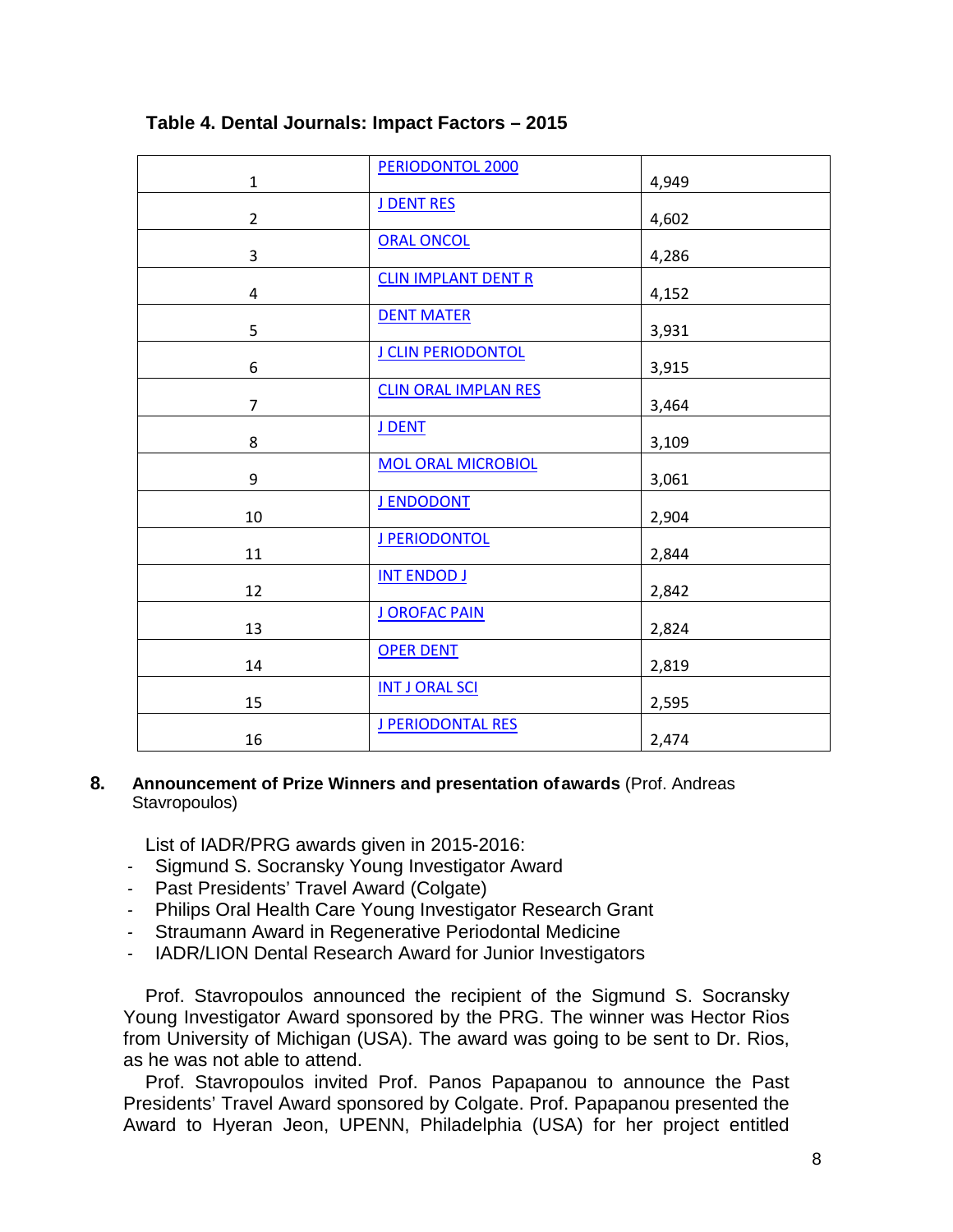"*FOXO1 organizes keratinocyte activity to regulate angiogenesis during wound healing*".

Prof. Stavropoulos invited Prof. Iain Chapple to announce the winner of the Philips Oral Health Care Young Investigator Research Grant. Prof. Chapple presented the award to Kristina Bertl, University of Vienna, Vienna (Austria) for her project titled "*Presence of F. nucleatum at colorectal cancer sites – influencing factors & screening possibilities*". *To be done at Malmö, Sweden under Prof. Andreas Stavropoulos*.

Prof. Stavropoulos then invited Prof. Anton Sculean to announce the winner of the IADR/PRG Award in Regenerative Medicine Sponsored by Straumann. Prof. Sculean announced the winner as William Giannobile, University of Michigan (USA), for his outstanding contribution if oral regenerative medicine. The award was going to be sent to Dr. Giannobile, as he was not able to attend.

Prof. Stavropoulos announced the next award's (IADR/LION Dental Research Award for Junior Investigators) winner as Tomomi Kawai, Tsurumi University, School of Dental Medicine. The award was presented to the winner by Dr. Stavropoulos and a representative from LION. .

Prof. Stavropoulos thanked all the sponsors for their continuous and generous support for periodontal research.

### **9. Announcement of the Results of Election of New Secretary** (**Prof. Andreas Stavropoulos**)

The President, Prof. Andreas Stavropoulos, announced the results of the vote for the new secretary. Ballots had been distributed in the ABM and members present were asked to indicate their first preference. These were collected, counted, and scrutinized by the Secretary, the President Elect, and the Immediate Past President.

The President announced that following the counting of all votes, Prof. Hatice Hasturk had been duly elected as the new secretary for 2016- 2017.

#### **10. New President's Address** (Axel Spahr)

The new President of the PRG, Prof. Spahr, presented a recognition plaque to Prof. Andreas Stavropoulos and thanked him for all the work in the previous year. He also thanked the PRG Board, the abstract reviewers and all presenters and sponsors for their support, and congratulated the award recipients and newly elected Secretary.

Prof. Spahr presented a list of Periodontal Meetings 2016-2020 and asked if any of the members would like to present any other Meeting that was not listed.